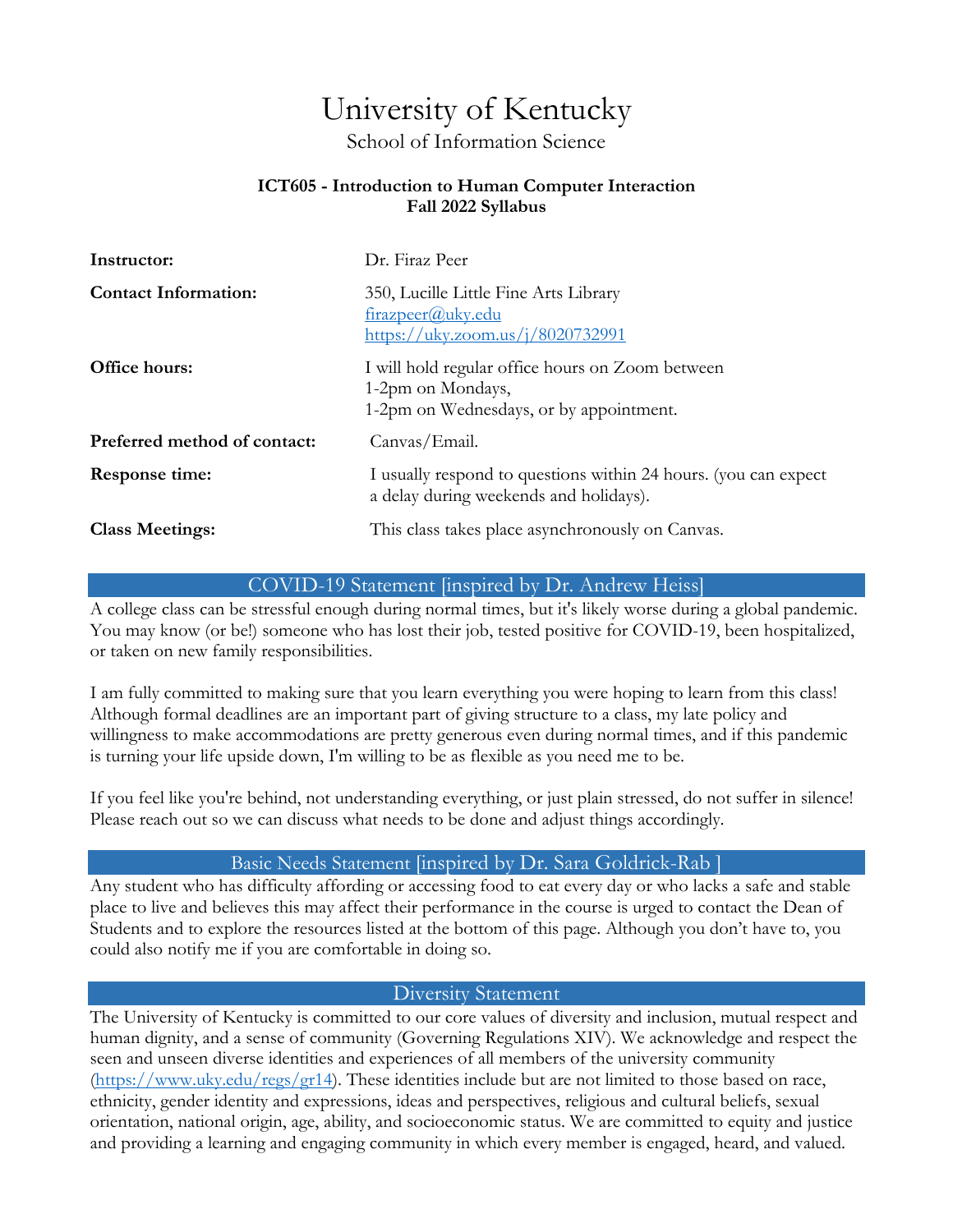We strive to rectify and change behavior that is inconsistent with our principles and commitment to diversity, equity, and inclusion. If students encounter such behavior in a course, they are encouraged to speak with the instructor of record and/or the Office of Institutional Equity and Equal Opportunity. Students may also contact a faculty member within the department, program director, the director of undergraduate or graduate studies, the department chair, any college administrator, or the dean. All of these individuals are mandatory reporters under university policies.

Personally, I committed to creating an inclusive and caring learning community. If you experience any behavior or treatment, from your classmates or myself, that contradicts this goal, please do reach out and let me know.

#### Course Information

# **Course Description**

Human computer interaction (HCI) is an interdisciplinary field in which computer scientists, engineers, psychologists, social scientists, and design professionals play important roles. The goal of HCI is to solve real problems in the design and use of technology, making computer-based systems easier to use and more effective for people and organizations. Ease of use and effectiveness are critical to the success of any systems that interact with people, including software systems, home, office and factory appliances, and web and phone applications. This course provides an overview and introduction to the field of humancomputer interaction, with a focus on how it applies to managers, technology executives, and others who will work with HCI professionals. Emphasis will be placed on what HCI methods and HCI-trained specialists can bring to design and development teams. The course will introduce students to proven tools and techniques for creating and improving user interfaces, such as Participatory Design, HCI for Development, Contextual Inquiry, and Think-Aloud User Testing.

The course is designed to achieve the following objectives

- 1. The principles and characteristics of human-computer interaction, such as direct manipulation, usability affordances, and interaction design heuristics.
- 2. The workflow for designing and evaluating user-centered applications, like need finding, data analysis, sketching, prototyping, and evaluation.
- 3. The current state of research and development in the field of human-computer interaction.

# **Student Learning Outcomes**

Connected to the three course objectives are the following three learning outcomes. At the end of this course, students will be able to:

- 1. Design user interfaces and experiences grounded in known principles of usability and humancomputer interaction.
- 2. Iteratively sketch, prototype, evaluate, and improve user-centered designs with user feedback.
- 3. Apply those skills to open or new areas of development in human-computer interaction.

# **Textbooks**

There are no required textbooks for this course. All readings will be made available to you through Canvas. If you would like to have a textbook to read in addition to the readings we do in class, this one by Sharp, Preece and Rogers is a good one to own.

1. Helen Sharp, Jennifer Preece, Yvonne Rogers, Interaction Design: Beyond Human-Computer Interaction, 5th edition, Wiley Publishers, ISBN: 978-1119547259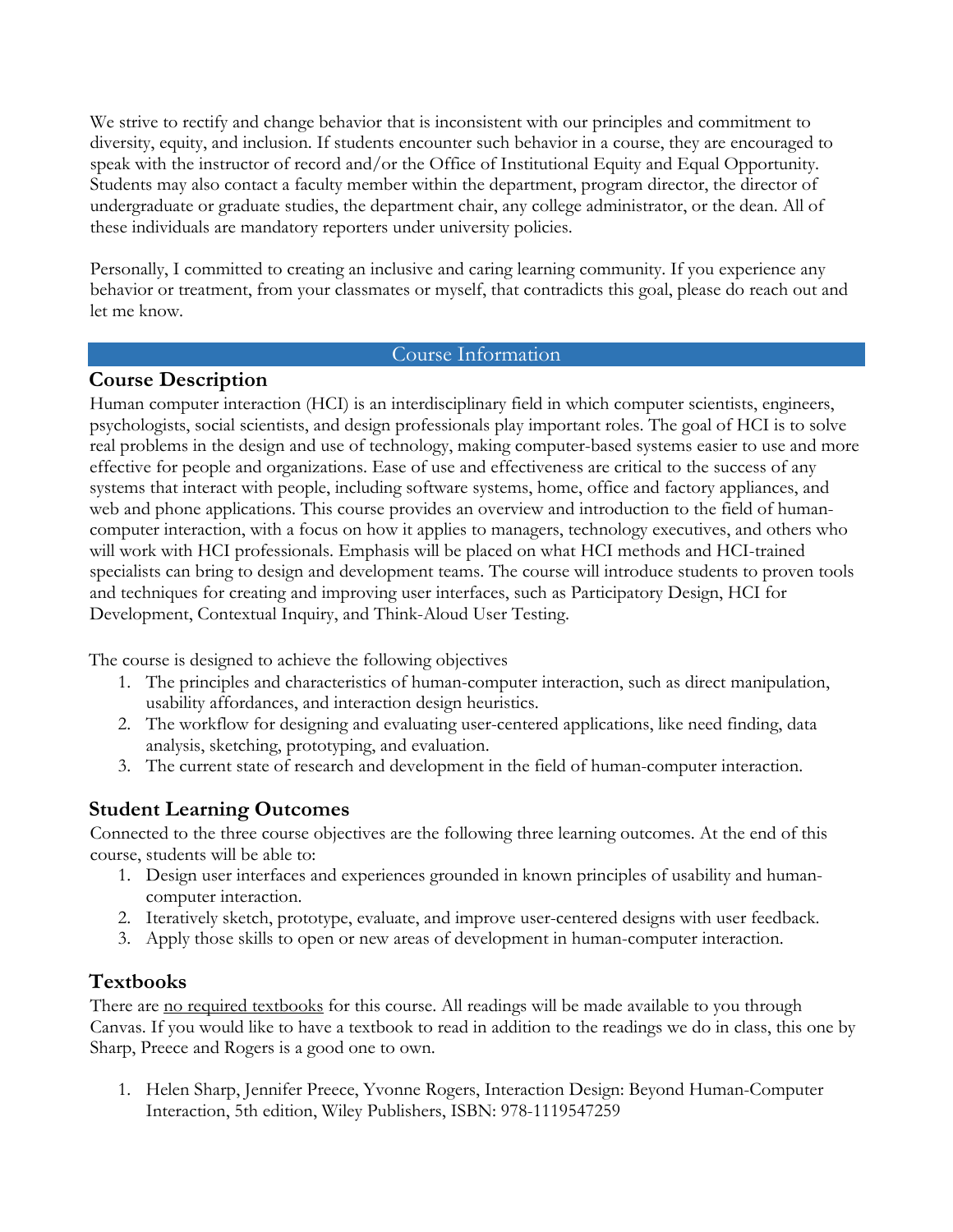# **Class Information and Requirements**

- This is an asynchronous online course, which means you are free to work on the course material at your own pace, as long as you can keep up with the weekly deadlines.
- This is an introductory course and is designed for those who do not have any prior experience in design or computing. Success in this class will depend on reading weekly material and actively engaging in discussions and design activities facilitated via Canvas and Perusall.
- There will be three assignments for individual completion (not a group effort). You will have about two weeks to complete each one. The goal of the assignment is to give you practical experience in the processes and methods used in this field.
- You will also complete a project as a group, which will include user observations, systems design, prototyping, evaluation, and a final report.
- Please make sure you check Canvas regularly and let me know if you're falling behind, need help with anything, or just need more time to participate in the class activities.
- If the scheduled office hours do not work for you, please email me so we can setup a Zoom call that works with your schedule. Please remember to email me at least 24 hours in advance, so I can setup the virtual meeting and invite you to join it.
- You will need access to an appropriate laptop computer (with either MS-Windows or Mac OS) to complete the readings and assignments. I would recommend using your own laptop, if you have one. Otherwise, you can check out a laptop from the School of Information Science. If you check out a laptop, please make sure you have all the necessary software installed. UK's Technology Help Center lists minimum requirements for technology for eLearning.
- You will need to have access to a WiFi connection (https://www.uky.edu/wifihelp/sfs.html).

# **Course Activities and Assignments**

Grading scale for this course:

- $90.00 100\% = A$
- $80.00 89.99\% = B$
- $70.00 79.99\% = C$
- $60.00 69.99\% = D$
- $0.00 59.99\% = E$

Your final grade will be determined by your performance on the following items:

• **Weekly reflections on readings (40%)** 

We will have between 2-4 academic articles to read each week, along with relevant podcasts and talks. These weekly reflections offer a space for you to share your main takeaways and key ideas with me and the rest of the class. I will drop the two lowest scores on these weekly reflections, which means you can skip submitting two of these weekly reflections in case you have to.

# • **Individual Project Assignments (30%)**

Each assignment might range from observing people in a mini field study, to sketching a prototype, to mocking up an interface in Photoshop or Sketch, to designing a research study.

# • **Group Project (20%)**

As part of the group project, students will be asked to

- o evaluate some computing-related task or problem
- o brainstorm to develop interface design alternatives for the task or problem
- o implement a prototype of your design
- o evaluate your design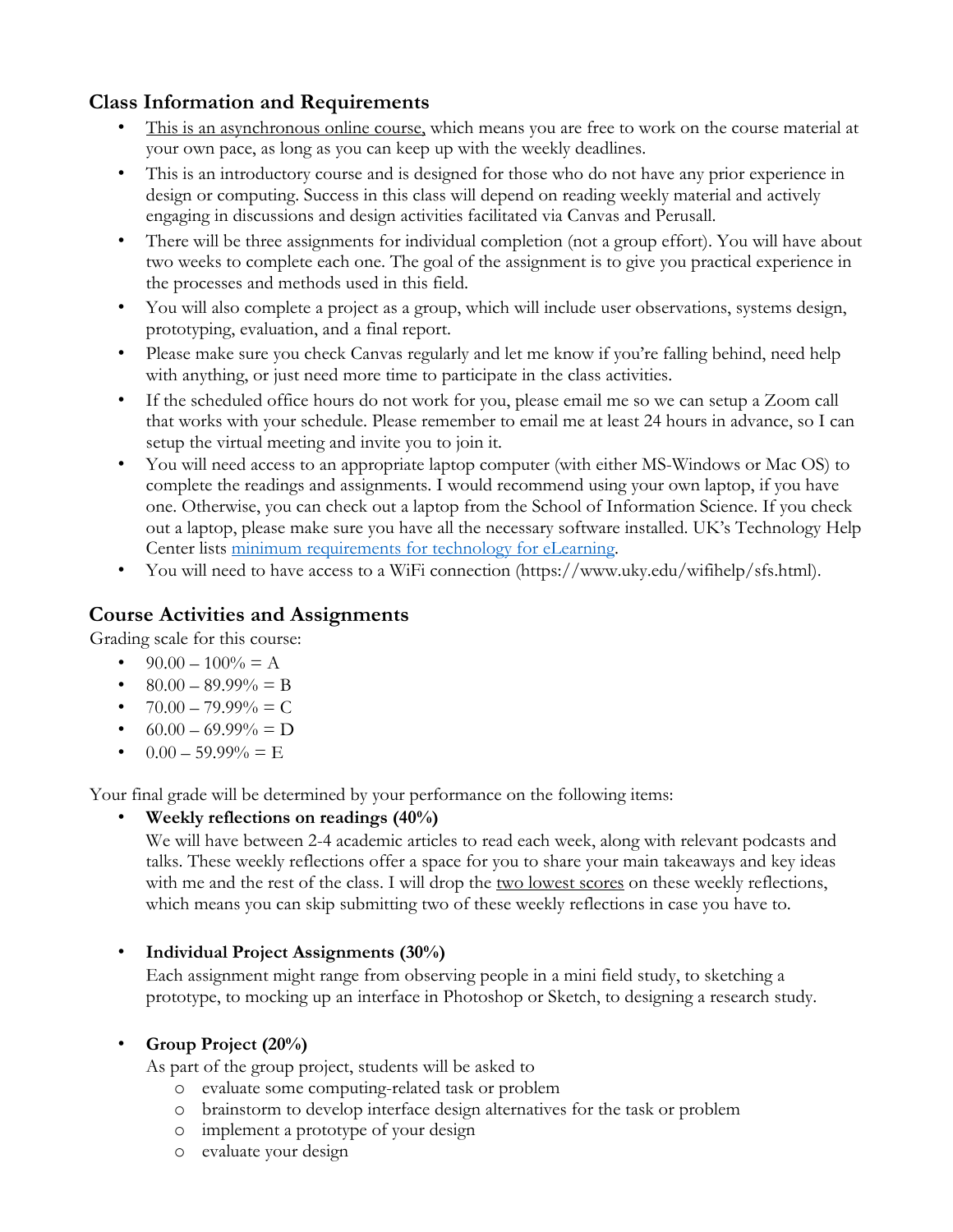This project will provide you with hands-on experience with the tasks that interaction designers deal with every day. Ideally, the topic of the project will be a problem that matters to some "reallife" context. The stakeholders in the chosen context will serve as your "clients", with whom you must communicate and from whom you will learn about their tasks and problems. Please make sure you contact your potential clients early on and discuss project ideas. I can also serve as a resource for developing project ideas and contacting clients.

• **Class Participation (10%)** 

Class participation will be assessed with the Perusall app in Canvas. Perusall is a collaborative reading app, which allows us to share annotations, questions, and comments within the weekly readings, podcasts, and talk. More details on how to access the readings through Perusall are available in Canvas. I will drop the four lowest scores on these weekly readings, which means you can skip upto four readings in case you have to.

# **Late Work Policy**

Assignments should be submitted online via Canvas. Over the course of the term, you will have **three** "late days", which you can use to submit work to Canvas with no explanations needed. Please make sure you specify "Use my late days" on the first page of the assignment if using late days towards a submission. After the three late days have been exhausted, overdue submissions will receive a zero. I will not grade work that has been submitted **five** days after the deadline, unless prior arrangements have been made with me.

# **Attendance Policy**

This is an asynchronous online course, which requires participation via Canvas to facilitate a sense of community. I will also use Canvas make course announcements, distribute reading materials, create assignments and post grades. Please login at https://www.uky.edu/canvas (Canvas) regularly and check the course homepage for announcements and assignment deadlines.

The following UK policies are in effect for this course.

#### Technology Information and Requirements

Distance Learning Students are expected to have a minimum level of technological acumen and the availability of technological resources. Students must have regular access a computer with a reliable Internet connection and audio capabilities. Internet Explorer 7 (IE) or Firefox 2.x are the recommended browsers for those using a Windows-based PC. Those using Firefox 3.x may encounter problems with assignment uploads. Those using an Apple computer with MAC OS X (10.5.x) may use Firefox 3.x or Safari 3.x.

Please be certain that your computer and/or browser allow you to view Adobe Reader documents (.pdf). Microsoft Office and other software products are free for students: http://download.uky.edu/.

Minimum technical requirements for UK courses and suggested hardware, software, and internet connections are available at ITS Student Hardware & Software Guidelines.

As your instructor, I am your first go-to person for technology problems. If you need more immediate assistance, please contact UKIT. For more resources about online classes and student resources, visit http://www.uky.edu/ukonline/

Information Technology Customer Service Center (UKIT)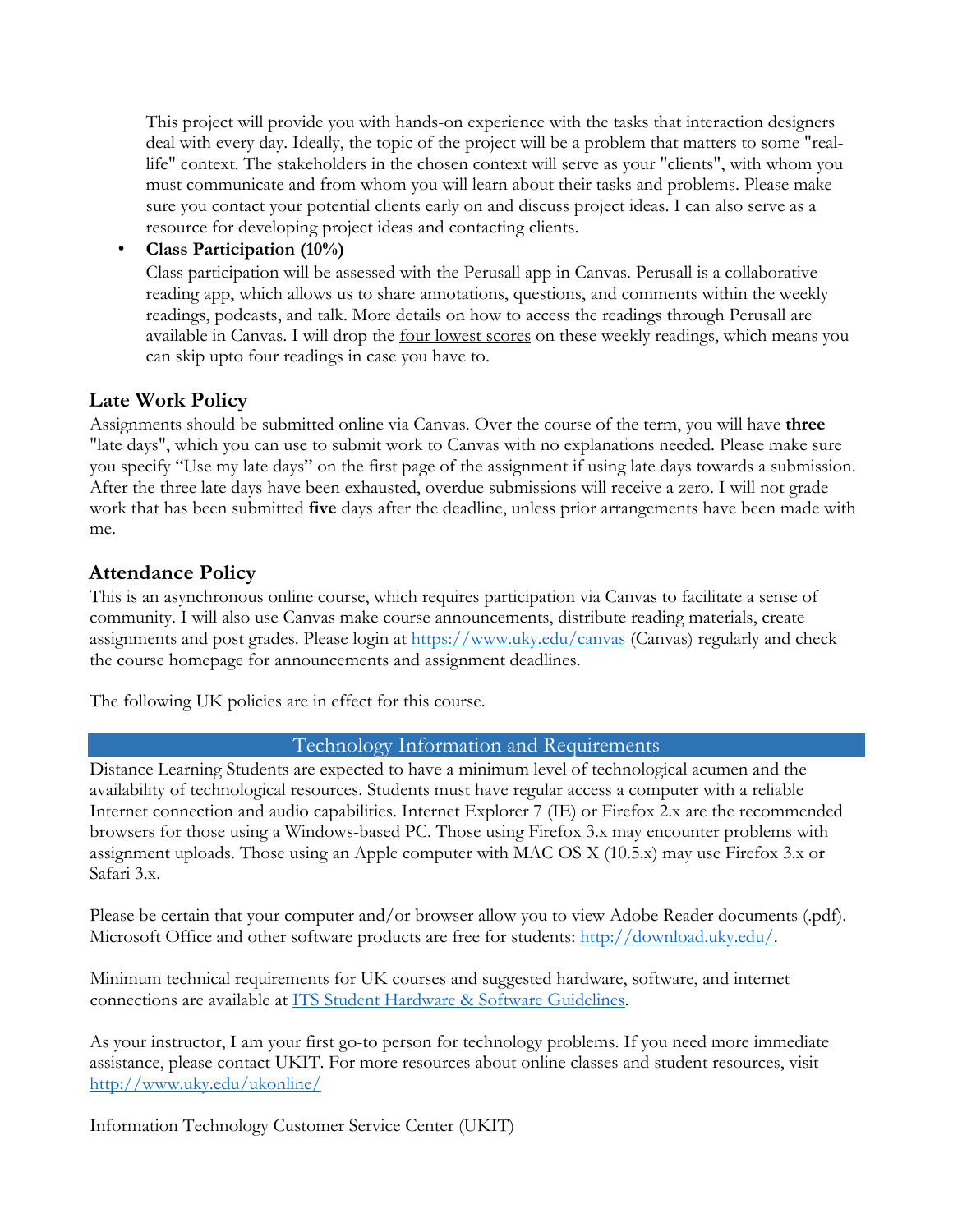For account help, contact UK's Information Technology Customer Services online, by email, or by phone at 859-218-HELP (4357).

Library Services & Distance Learning Services http://www.uky.edu/Libraries/DLLS

- Carla Cantagallo, DL Librarian
- Local phone number: (859) 257-0500, ext. 2171; long-distance phone #: (800) 828-0439 (option #6)
- Email: dllservice@email.uky.edu DL Interlibrary Loan Service: http://www.uky.edu/Libraries/libpage.php?lweb\_id=253&llib\_id=16

The School of Information Science has a page with a comprehensive list of technology resources on their website at http://ci.uky.edu/sis/students/techtips

# Accommodations Due to Disability

If you have a documented disability that requires academic accommodations, please see me as soon as possible during scheduled office hours. In order to receive accommodations in this course, you must provide me with a Letter of Accommodation from the Disability Resource Center (DRC). The DRC coordinates campus disability services available to students with disabilities. Visit the DRC website, email the DRC, contact them by phone at (859) 257-2754, or visit their office on the corner of Rose Street and Huguelet Drive in the Multidisciplinary Science Building, Suite 407.

# Non-Discrimination Statement and Title IX Information

UK is committed to providing a safe learning, living, and working environment for all members of the University community. The University maintains a comprehensive program which protects all members from discrimination, harassment, and sexual misconduct. For complete information about UK's prohibition on discrimination and harassment on aspects such as race, color, ethnic origin, national origin, creed, religion, political belief, sex, and sexual orientation, please see the electronic version of UK's Administrative Regulation 6:1 ("Policy on Discrimination and Harassment").

In accordance with Title IX of the Education Amendments of 1972, the University prohibits discrimination and harassment on the basis of sex in academics, employment, and all of its programs and activities. Sexual misconduct is a form of sexual harassment in which one act is severe enough to create a hostile environment based on sex and is prohibited between members of the University community and shall not be tolerated. For more details, please see the electronic version of Administrative Regulations 6:2 ("Policy and Procedures for Addressing and Resolving Allegations of Sexual Assault, Stalking, Dating Violence, Domestic Violence, and Sexual Exploitation"). Complaints regarding violations of University policies on discrimination, harassment, and sexual misconduct are handled by the Office of Institutional Equity and Equal Opportunity (IEEO), which is located in 13 Main Building and can be reached by phone at (859) 257-8927. You can also visit the IEEO's website.

Faculty members are obligated to forward any report made by a student related to IEEO matters to the Office of Institutional Equity and Equal Opportunity. Students can confidentially report alleged incidences through the Violence Intervention and Prevention Center, Counseling Center, or University Health Services.

# Midterm Grades for Undergraduate Students (Senate Rules 6.1.3.A)

Mid-term grades will be posted in myUK by the deadline established in the Academic Calendar.

# Excused Absences (Senate Rules 5.2.4.2)

Senate Rules 5.2.4.2 defines the following as acceptable reasons for excused absences: (a) significant illness, (b) death of a family member, (c) trips for members of student organizations sponsored by an educational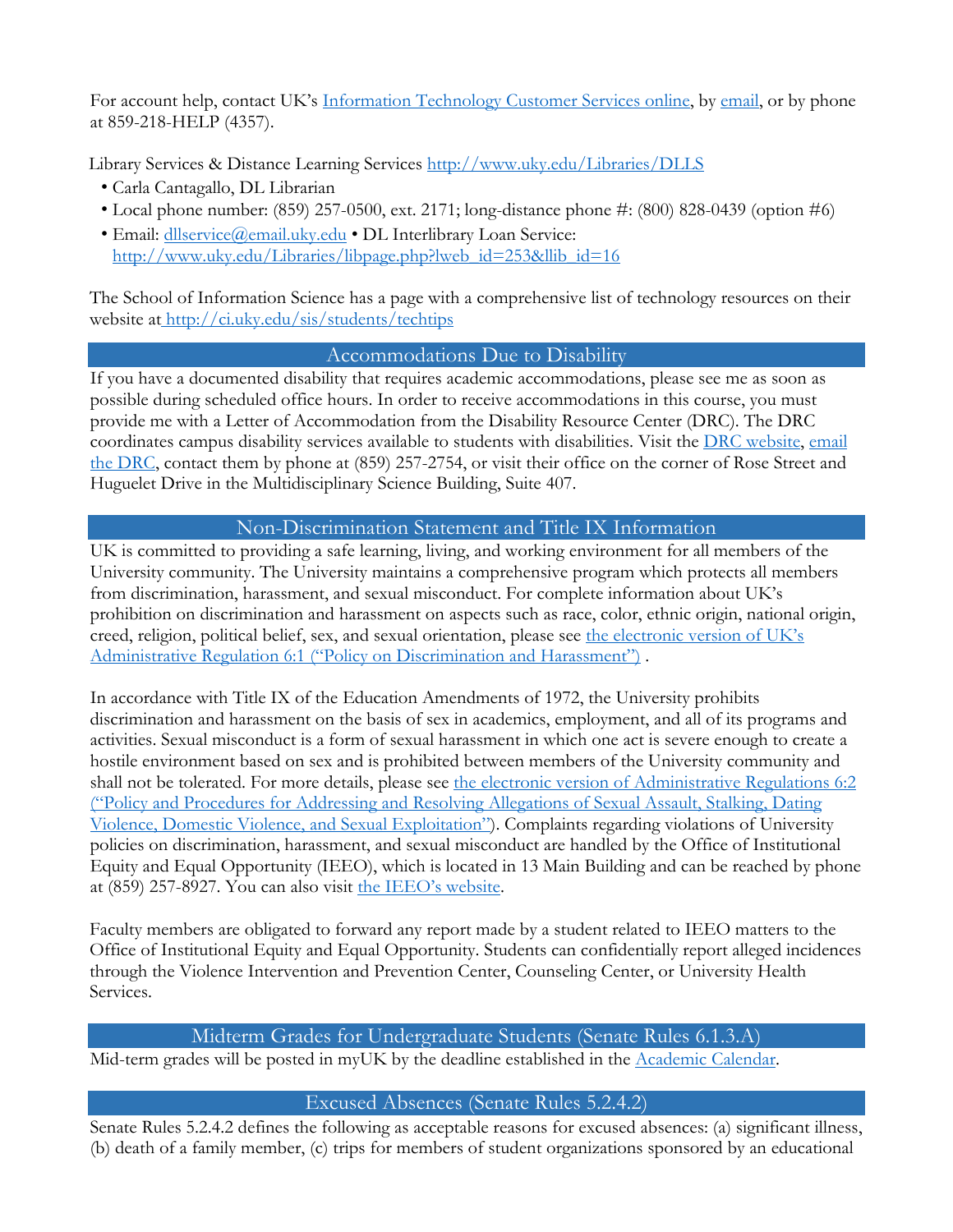unit, trips for University classes, and trips for participation in intercollegiate athletic events, (d) major religious holidays, (e) interviews for graduate/professional school or full-time employment postgraduation, and (f) other circumstances found to fit "reasonable cause for nonattendance" by the instructor of record. Students should notify the professor of absences prior to class when possible.

If a course syllabus requires specific interactions (e.g., with the instructor or other students), in situations where a student's total EXCUSED absences exceed 1/5 (or 20%) of the required interactions for the course, the student shall have the right to request and receive a "W," or the Instructor of Record may award an "I" for the course if the student declines a "W." (Senate Rules 5.2.4.2.1)

#### Verification of Absences (Senate Rules 5.2.4.2.A, B, C, and E)

Students may be asked to verify their absences in order for them to be considered excused. Senate Rule 5.2.4.2 states that faculty have the right to request appropriate verification when students claim an excused absence due to: significant illness; death in the household, trips for classes, trips sponsored by an educational unit and trips for participation related to intercollegiate athletic events; and interviews for fulltime job opportunities after graduation and interviews for graduate and professional school. (Appropriate notification of absences due to University-related trips is required prior to the absence when feasible and in no case more than one week after the absence.)

# Religious Observances (Senate Rules 5.2.4.2.D)

Students anticipating an absence for a major religious holiday are responsible for notifying the instructor in writing of anticipated absences due to their observance of such holidays. Please check the course syllabus for the notification requirement. If no requirement is specified, two weeks prior to the absence is reasonable and should not be given any later. Information regarding major religious holidays may be obtained through the Ombud's website or calling 859-257-3737.

# Make-Up Work (Senate Rule 5.2.4.2)

Students missing any graded work due to an excused absence are responsible: for informing the Instructor of Record about their excused absence within one week following the period of the excused absence (except where prior notification is required); and for making up the missed work. The instructor must give the student an opportunity to make up the work and/or the exams missed due to the excused absence, and shall do so, if feasible, during the semester in which the absence occurred. The instructor shall provide the student with an opportunity to make up the graded work and may not simply calculate the student's grade on the basis of the other course requirements, unless the student agrees in writing.

# Academic Policies in relation to COVID-19

# **Academic Calendar, Reading Days and Dead Week**

Several modifications to the academic calendar have been made in response to the COVID-19 situation. The current calendar is available on the uky.edu website.

The calendar features a Reading Day. The current Dead Week restrictions on certain instructional activities would continue to apply to Reading Days. An additional restriction would apply to Reading Days, namely no required class meetings or, more generally, no "required interactions." Reading Days are not academic holidays.

Dead Week: Senate Rules 5.2.4.6 define the last week of class during a regular semester as dead week. Class participation and attendance policies apply during dead week and regularly assigned homework that was announced in the syllabus applies, but no written examinations or quizzes will be assigned during dead week. See Senate Rules 5.2.4.6 for complete policy information.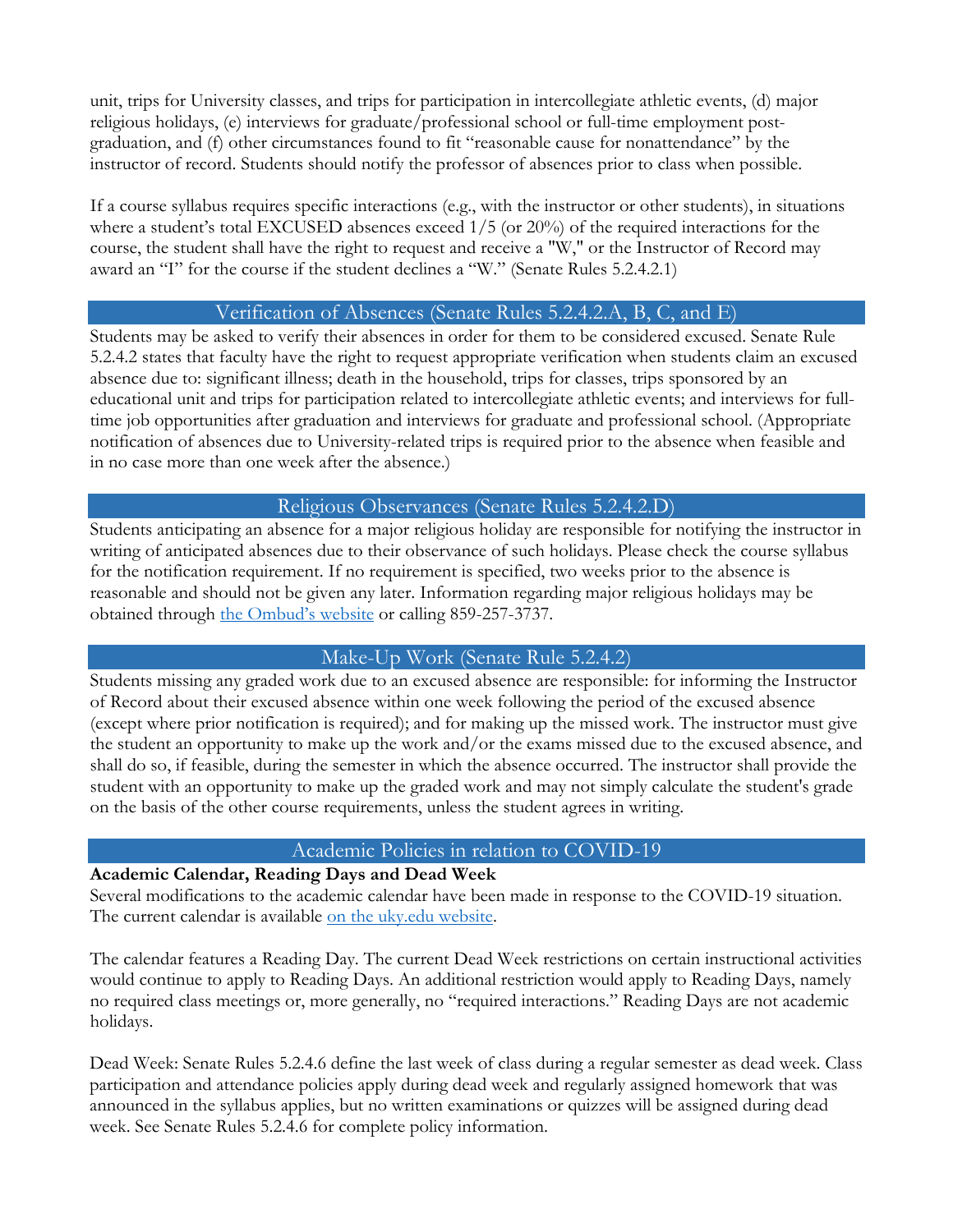## Academic Integrity– Prohibition on Plagiarism (Senate Rules 6.3.1)

Per University policy, students shall not plagiarize, cheat, or falsify or misuse academic records. Students are expected to adhere to University policy on cheating and plagiarism in all courses. The minimum penalty for a first offense is a zero on the assignment on which the offense occurred. If the offense is considered severe or the student has other academic offenses on their record, more serious penalties, up to suspension from the University may be imposed.

Plagiarism and cheating are serious breaches of academic conduct. Each student is advised to become familiar with the various forms of academic dishonesty as explained in the Code of Student Rights and Responsibilities. Complete information can be found on the Academic Ombud page. A plea of ignorance is not acceptable as a defense against the charge of academic dishonesty. It is important that you review this information as all ideas borrowed from others need to be properly credited.

Senate Rule 6.3.1 (see current Senate Rules) states that all academic work, written or otherwise, submitted by students to their instructors or other academic supervisors, is expected to be the result of their own thought, research, or self-expression. In cases where students feel unsure about a question of plagiarism involving their work, they are obliged to consult their instructors on the matter before submission.

When students submit work purporting to be their own, but which in any way borrows ideas, organization, wording, or content from another source without appropriate acknowledgment of the fact, the students are guilty of plagiarism.

Plagiarism includes reproducing someone else's work (including, but not limited to a published article, a book, a website, computer code, or a paper from a friend) without clear attribution. Plagiarism also includes the practice of employing or allowing another person to alter or revise the work, which a student submits as his/her own, whoever that other person may be. Students may discuss assignments among themselves or with an instructor or tutor, but when the actual work is done, it must be done by the student, and the student alone.

When a student's assignment involves research in outside sources or information, the student must carefully acknowledge exactly what, where and how he/she has employed them. If the words of someone else are used, the student must put quotation marks around the passage in question and add an appropriate indication of its origin. Making simple changes while leaving the organization, content, and phraseology intact is plagiaristic. However, nothing in these Rules shall apply to those ideas, which are so generally and freely circulated as to be a part of the public domain.

Please note: Any assignment you turn in may be submitted to an electronic database to check for plagiarism.

#### Academic Integrity – Prohibition on Cheating (Senate Rules 6.3.2)

Cheating is defined by its general usage. It includes, but is not limited to, the wrongfully giving, taking, or presenting any information or material by a student with the intent of aiding himself/herself or another on any academic work which is considered in any way in the determination of the final grade. The fact that a student could not have benefited from an action is not by itself proof that the action does not constitute cheating. Any question of definition shall be referred to the University Appeals Board.

#### Academic Integrity – Prohibition on Falsification/Misuse of Academic Records (SR 6.3.3)

Maintaining the integrity, accuracy, and appropriate privacy of student academic records is an essential administrative function of the University and a basic protection of all students. Accordingly, the actual or attempted falsification, theft, misrepresentation or other alteration or misuse of any official academic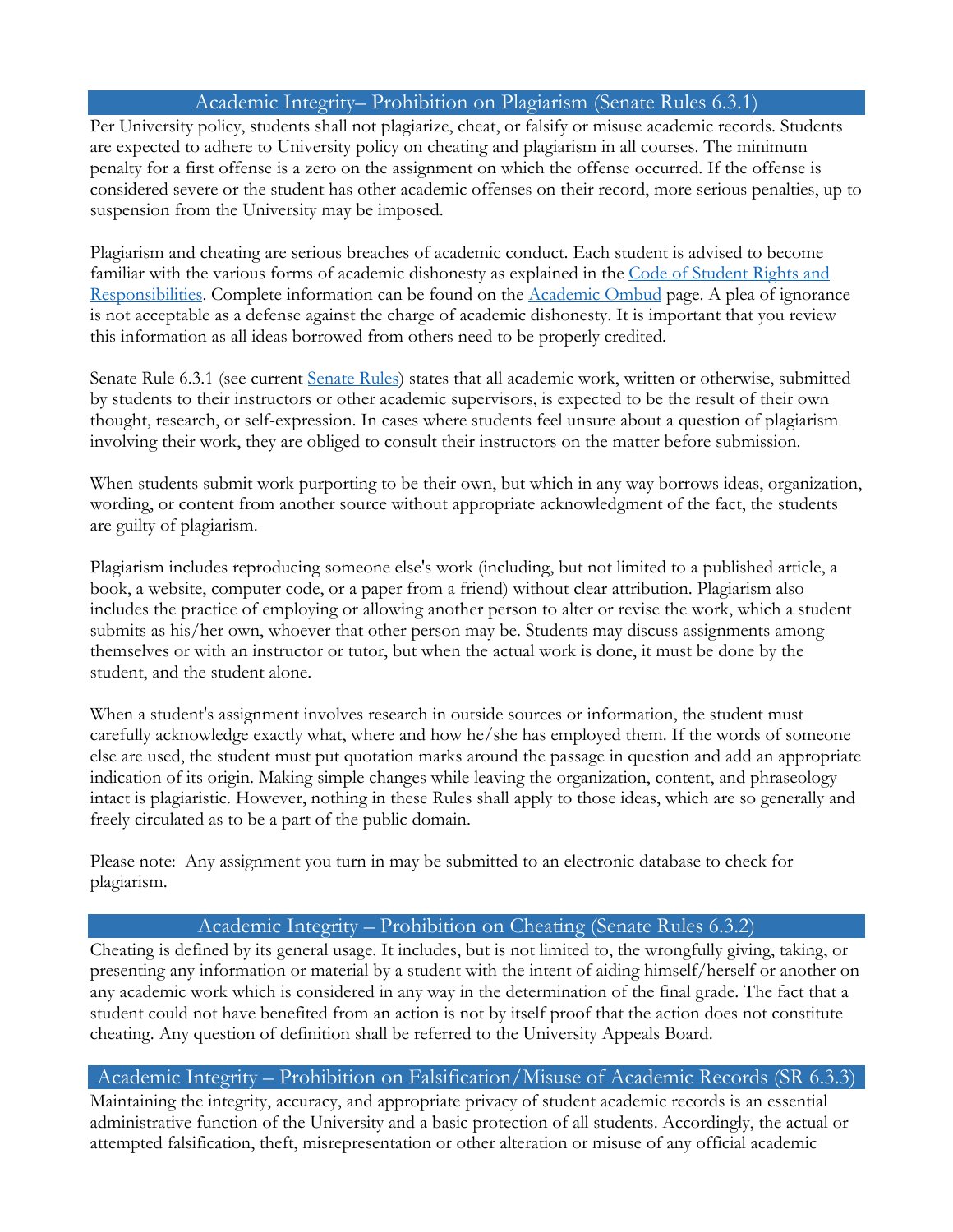record of the University, specifically including knowingly having unauthorized access to such records or the unauthorized disclosure of information contained in such records, is a serious academic offense. As used in this context, "academic record" includes all paper and electronic versions of the partial or complete permanent academic record, all official and unofficial academic transcripts, application documents and admission credentials, and all academic record transaction documents. The minimum sanction for falsification, including the omission of information, or attempted falsification or other misuse of academic records as described in this section is suspension for one semester.

#### Military Members and Veterans

We recognize the complexities of being a member of the military community and also a student. If you are a member of the military or a military veteran or dependent, please inform your instructor if you are in need of special accommodations. Drill schedules, calls to active duty, mandatory training exercises, complications with GI Bill disbursement, and other unforeseen military and veteran related developments can complicate your academic life. If you are aware of a complication, we will work with you and put you in contact with university staff members who are trained to assist you. Please contact the Coordinator of the University of Kentucky Veterans Resource Center at (859) 257-1148 for additional assistance. Visit http://www.uky.edu/veteransfor more available resources.

#### Bias Incident Support Services

Bias Incident Support Services (BISS) provides confidential support and advocacy for any student, staff, or faculty member impacted by bias, hatred, and/or an act of identity-based violence. BISS staff aid impacted parties in accessing campus and community resources, including the Bias Incident Response Team, the University's official reporting system for acts that negatively impact a sense of belonging. Campus and community consultation and educational opportunities centered on inclusion, diversity, equity and belonging is a resource also provided by BISS. For more detailed information please visit the BISS website or contact them via email.

# Counseling Center

The UK Counseling Center (UKCC) provides a range of confidential psychological services to students enrolled in 6 credit hours or more, psychoeducational outreach programming (including QPR suicide prevention), and consultation to members of the UK community (students, faculty, staff, administrators, parents, concerned others). Please visit the website https://www.uky.edu/counselingcenter/ for more detailed information, or call 859.257.8701.

#### Martin Luther King Center

The Martin Luther King Center (MLKC) supports an inclusive learning environment where diversity and individual differences are understood, respected, and appreciated as a source of strength. The MLKC's year-round programs and activities that focus on the importance of cultural awareness and cross-cultural understanding support its three primary goals: 1) sponsoring cultural and educational programming; 2) offering opportunities for student support and development; and 3) through programmatic linkages with a wide variety of civic and community agencies, promoting community outreach, engagement, and collaboration. Students can reach the MLKC via phone at (859) 257-4130, by visiting them in Gatton Student Center Suite A230, via email, and by visiting the MLKC website.

# Office of LGBTQ\* Resources

UK is committed to supporting students and upholding the University's efforts to promote inclusion among our community. UK faculty and staff employees support inclusion and diversity throughout the University, including the ways in which faculty structure classroom conversations and manage those dynamics. To assist in these efforts, students are welcome to provide the names and pronouns they prefer.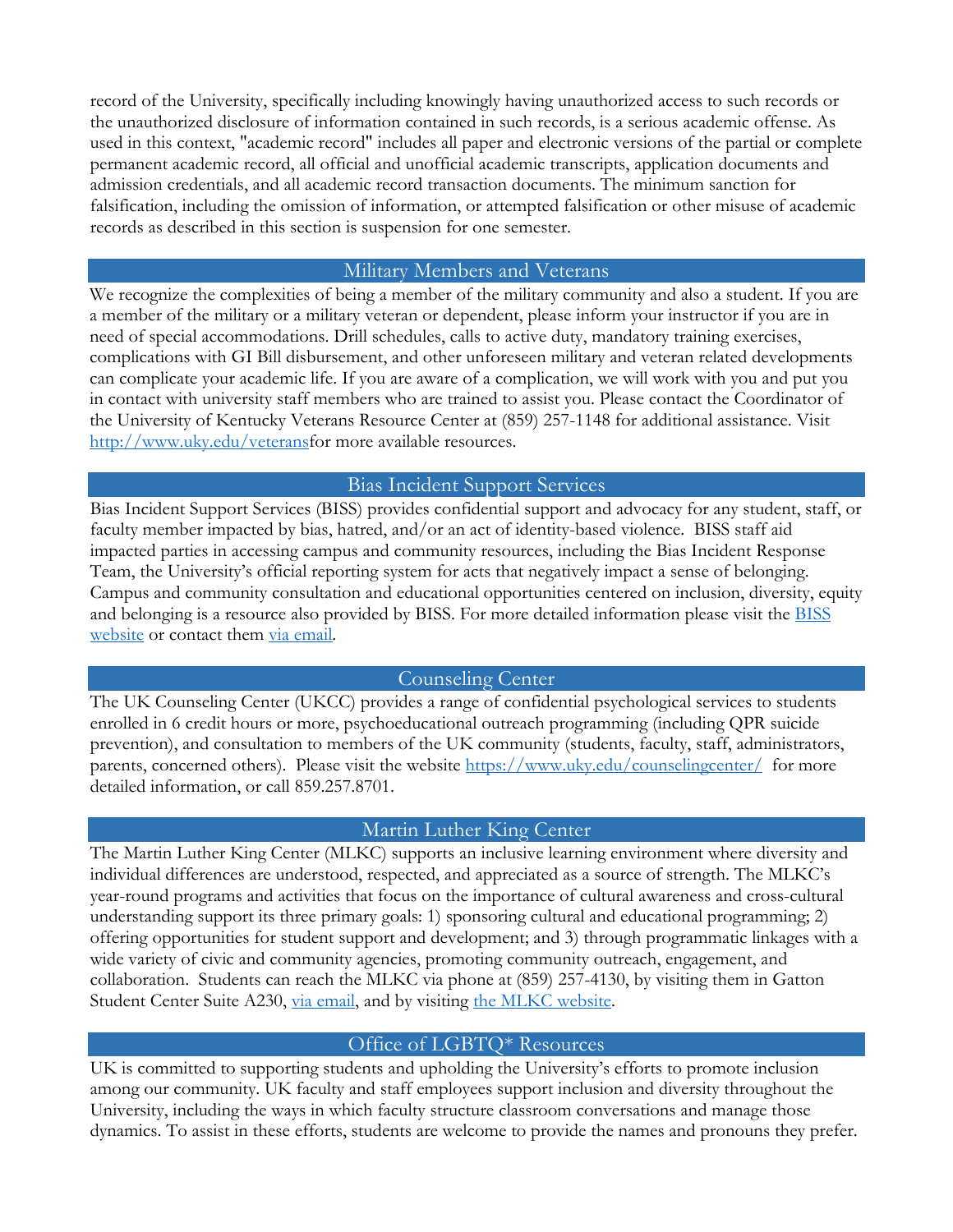One easy way to do this is by using the pronoun feature of UK's Name Change Form. (More information about the form can be found on the Office of LGBTQ\*'s website.) Otherwise, students can provide this information to faculty members directly.

Discrimination based on sexual orientation, gender expression, and gender identity is prohibited at UK. If you have questions about support, advocacy, and community-building services related to sexual orientation, gender expression, or gender identity, students are encouraged to visit the website of the Office of LGBTQ\* Resources.

#### Veteran's Resource Center

Being both a member of the military community and a student can bring some complexities. If you are a member of the military or a military veteran or dependent, please let me know when these challenges arise. Drill schedules, calls to active duty, mandatory training exercises, issues with GI Bill disbursement, etc. can complicate your academic life. Please let me know if you experience complications and I will do my best to work with you.

If you are a military student serving in the National Guard or Reserve it is in your best interest to let all of your professors know that immediately. You might also consider sharing a copy of your training schedule as well as any orders activating you. The Veterans Resource Center (VRC) can provide a letter for your professors validating your absence but be aware that there is no current UK policy protecting military students who miss class due to short term activations such as long weekend drills, annual training or emergency activations. See the instructor or the VRC for details.

The VRC is a great resource for members of our military family. If you have questions regarding your VA benefits or other related issues, the VRC has a full complement of staff to assist you. The VRC also provides study and lounge space, as well as free printing. Please visit the VRC website, email the DRC, visit them in the basement of Erikson Hall, or call the director, Tony Dotson, at (859) 257-1148.

# Violence Intervention and Prevention (VIP) Center

If you experience an incident of sex- or gender-based discrimination or interpersonal violence, we encourage you to report it. While you may talk to a faculty member or TA/RA/GA, understand that as a "Responsible Employee" of the University these individuals MUST report any acts of violence (including verbal bullying and sexual harassment) to the University's Title IX Coordinator in the IEEO Office. If you would like to speak with someone who may be able to afford you confidentiality, you can visit the Violence Intervention and Prevention (VIP) Center's website (offices located in Frazee Hall, lower level; email them; or call (859) 257-3574), the Counseling Center's (CC) website (106 Frazee Hall; (859)), and the University Health Services (UHS) website; the VIP Center, CC, and UHS are confidential resources on campus. The VIP Center accepts walk-in appointments.

# Tentative Course Schedule

The following schedule is tentative and subject to change. Any changes made to the syllabus will be communicated to the students with reasonable notice. More details about each of the modules are available in Canvas.

| Week | Topic & Readings                                                                                                                             | Assessment<br><b>Activities</b> | Due<br>Date |
|------|----------------------------------------------------------------------------------------------------------------------------------------------|---------------------------------|-------------|
|      | Introduction to HCI and Design<br>Read                                                                                                       | Annotations in<br>Perusall      | 1/16        |
|      | Grudin, Jonathan. "A moving target: The evolution of HCI." In Sears,<br>٠<br>Andrew, and Julie A. Jacko, eds. The human-computer interaction |                                 |             |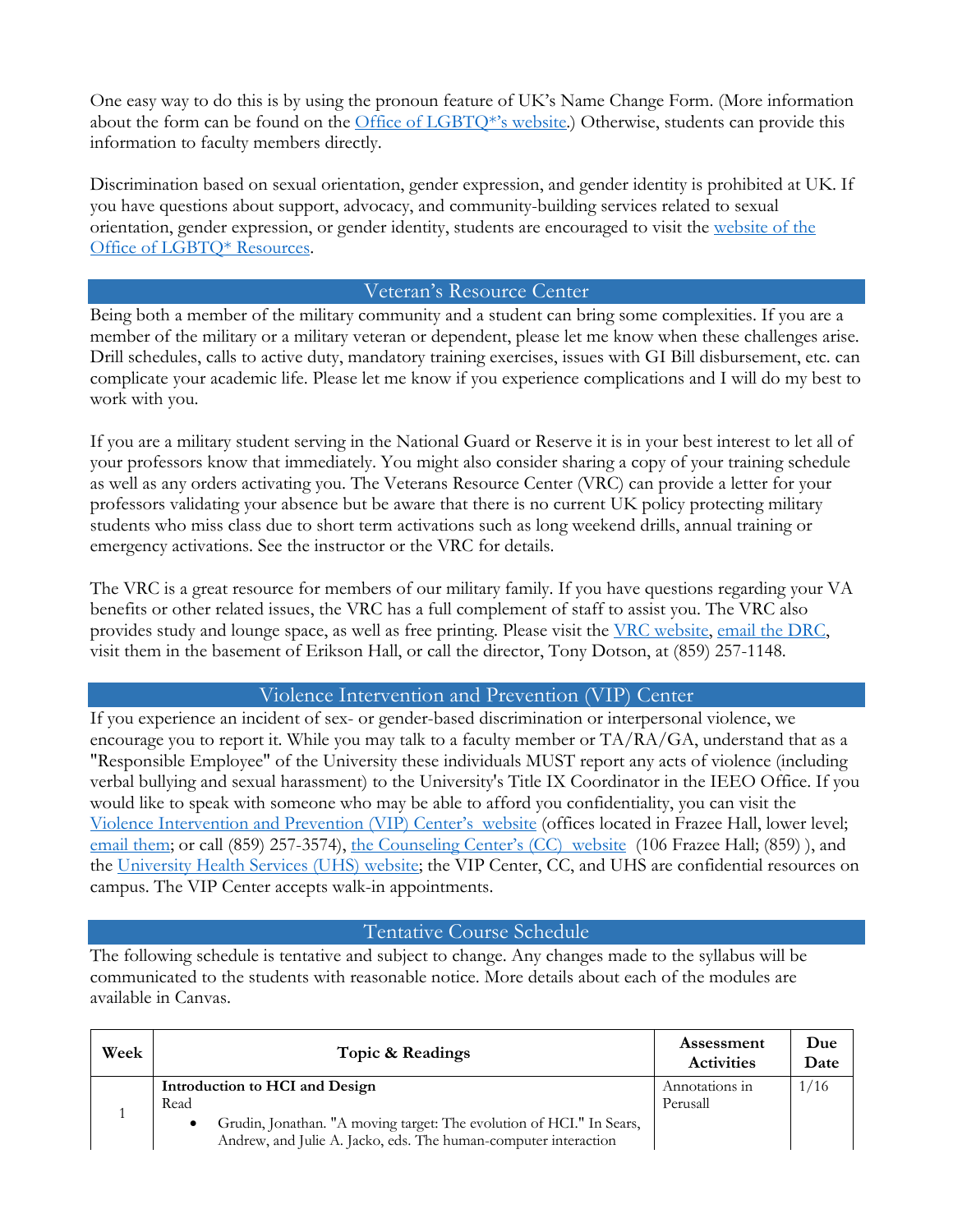|                | handbook: fundamentals, evolving technologies and emerging<br>applications. CRC press, 2007. (35 pages)<br>Chapter 1 from Norman, Don. The Design of Everyday Things:<br>٠<br>Revised and expanded edition. Basic books, 2013. (36 pages)<br>Listen<br><u>Wait Wait Tell Mel, 99% Invisible, Episode 369 (36 minutes)</u><br>Understanding Users & How Interfaces Affect Them                                                                                                                                                                                                                                                                                                              | Reading reflections<br>in Canvas<br>Introduce<br>yourselves in<br>Canvas<br>Annotations in       | 1/23 |
|----------------|--------------------------------------------------------------------------------------------------------------------------------------------------------------------------------------------------------------------------------------------------------------------------------------------------------------------------------------------------------------------------------------------------------------------------------------------------------------------------------------------------------------------------------------------------------------------------------------------------------------------------------------------------------------------------------------------|--------------------------------------------------------------------------------------------------|------|
| $\sqrt{2}$     | Read<br>Helen Sharp, Jennifer Preece, Yvonne Rogers, Interaction Design: Beyond<br>Human-Computer Interaction, 5th edition, Wiley Publishers<br>Chapter 3: Conceptualizing Interaction (28 pages)<br>Chapter 4: Cognitive Aspects (29 pages)<br>٠<br>Listen<br>"Mapping," This American Life (59 min)                                                                                                                                                                                                                                                                                                                                                                                      | Perusall<br>Reading reflections<br>in Canvas                                                     |      |
| $\mathfrak{Z}$ | Data Gathering & Research Methods<br>Read<br>Blomberg, Jeanette, and Mark Burrel. "An ethnographic approach to<br>design." In The Human-Computer Interaction Handbook (2012). (23<br>pages)<br>Muller, Michael J., and Allison Druin. "Participatory design: the third<br>٠<br>space in human-computer interaction." The Human-Computer<br>Interaction Handbook (2012). (28 pages)<br>Watch<br>The danger of a single story, Chimamanda Ngozi Adichie, TED<br>٠<br>Global 2009 (19 min)<br><b>Individual Assignment 1 posted to Canvas</b>                                                                                                                                                 | Annotations in<br>Perusall<br>Reading reflections<br>in Canvas                                   | 1/30 |
| 4              | Data Analysis and Generating Requirements<br>Read<br>Mayhew, Deborah J., and Follansbee, Todd J. "User experience<br>requirements analysis within the usability engineering lifecycle." In The<br>Human-Computer Interaction Handbook, CRC Press, 2012. (8 pages)<br>Muller, Michael J., and Kogan, Sandra. "Grounded Theory Method in<br>٠<br>Human-Computer Interaction and Computer-Supported Cooperative<br>Work." In The Human-Computer Interaction Handbook, CRC Press,<br>2012. (20 pages)<br>Dourish, Paul. "Reading and interpreting ethnography." In Ways of<br>٠<br>Knowing in HCI, Springer, New York, NY, 2014. (23 pages)<br>Watch<br>Adventures in Universal Design (7 min) | Annotations in<br>Perusall<br>Reading reflections<br>in Canvas                                   | 2/6  |
| 5              | Designing the Interface<br>Read<br>Neale, Dennis C., and John M. Carroll. "The role of metaphors in user<br>interface design." In Handbook of human-computer interaction,<br>North-Holland, 1997. (16 pages)<br>Prabhu, Prasad V., and Girish V. Prabhu. "Human error and user-<br>٠<br>interface design." In Handbook of human-computer interaction,<br>North-Holland, 1997. (11 pages)<br>Susani, Marco. "Mobile interaction design in the age of experience<br>٠<br>ecosystems." In Human-Computer Interaction, CRC Press, 2009. (7<br>pages)<br>Watch                                                                                                                                  | Annotations in<br>Perusall<br>Reading reflections<br>in Canvas<br>Individual<br>assignment 1 due | 2/13 |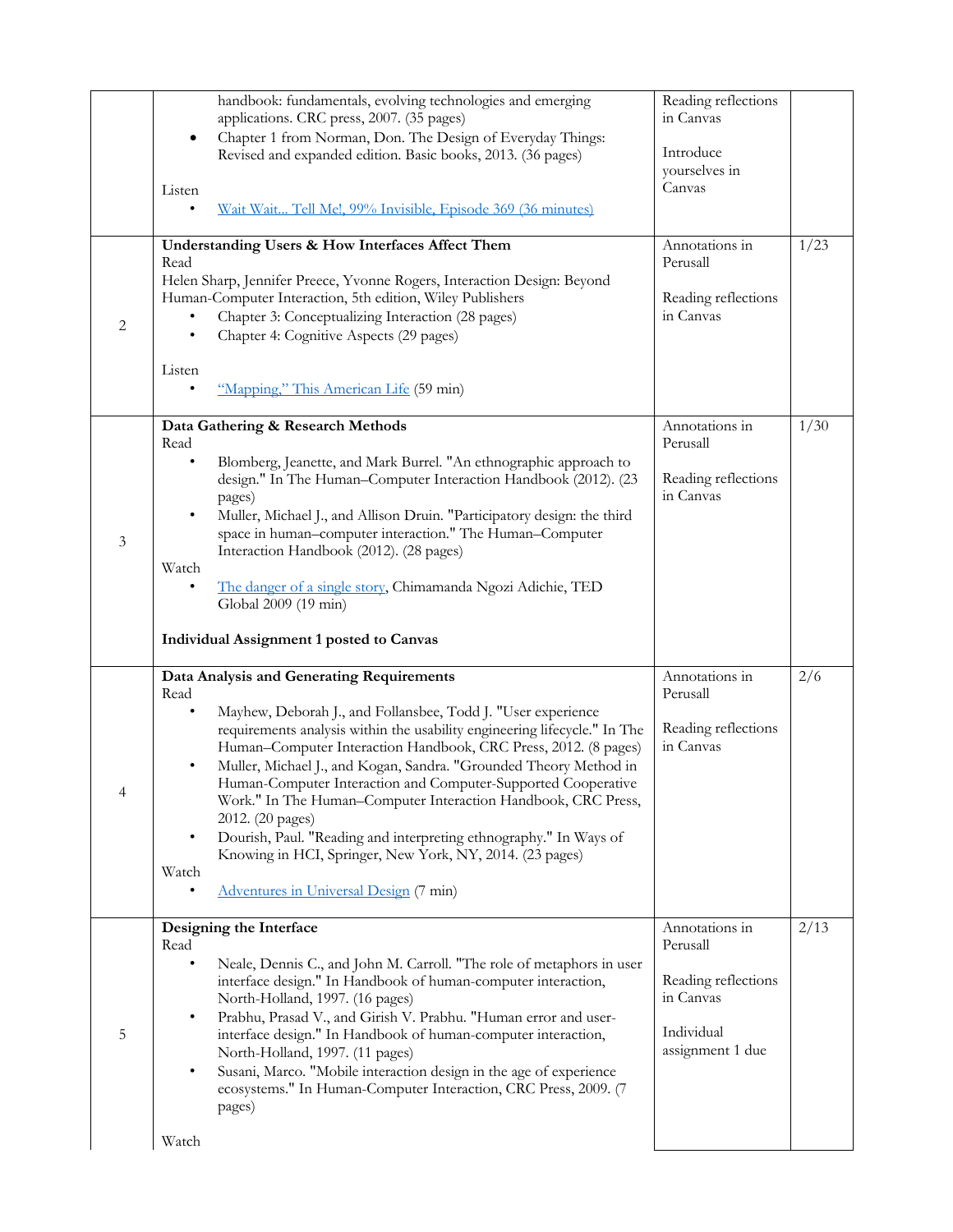|   | Mouse Pointers and Fitss's Law, Computerphile (8 min)                                                                                                                                                                                                                                                                                                                                                                                                                                                                                                                                                                                                                                                                                                                                                                                                                                                                                                                                                                                            |                                                                                                      |      |
|---|--------------------------------------------------------------------------------------------------------------------------------------------------------------------------------------------------------------------------------------------------------------------------------------------------------------------------------------------------------------------------------------------------------------------------------------------------------------------------------------------------------------------------------------------------------------------------------------------------------------------------------------------------------------------------------------------------------------------------------------------------------------------------------------------------------------------------------------------------------------------------------------------------------------------------------------------------------------------------------------------------------------------------------------------------|------------------------------------------------------------------------------------------------------|------|
|   | Individual Assignment 2 posted to Canvas                                                                                                                                                                                                                                                                                                                                                                                                                                                                                                                                                                                                                                                                                                                                                                                                                                                                                                                                                                                                         |                                                                                                      |      |
| 6 | <b>Interaction Design &amp; Prototyping</b><br>Read<br>Beaudouin-Lafon, Michel, and Wendy E. Mackay. "Prototyping tools<br>$\bullet$<br>and techniques." In Human-Computer Interaction, CRC Press, 2009.<br>$(23$ pages)<br>Buxton, Bill. Sketching user experiences: getting the design right and the right<br>design. Morgan Kaufmann, 2010.<br>Chapter 9: The Anatomy of Sketching (9 pages)<br>Chapter 10: Clarity is not Always the Path to Enlightenment (6 pages)<br>Chapter 11: The Larger Family of Renderings (6 pages)<br>Chapter 12: Experience Design Vs Interface Design (7 pages)<br>Chapter 13: Sketching Interaction (3 pages)<br>Chapter 14: Sketches are Not Prototypes (2 pages)<br>٠<br>Chapter 35: Interacting with Paper (21 pages)<br>Watch<br>Google Docs in Plain English (2:50 min)<br>$\bullet$<br>ABC News, 60 Minutes, IDEO Design Thinking, January 2013 (13)<br>٠<br>minutes)<br>A Day Made of Glass Made possible by Corning (6 min)<br>٠<br>ABC News Nightline IDEO Deep Dive, July 1999 (22 min)<br>$\bullet$ | Annotations in<br>Perusall<br>Reading reflections<br>in Canvas<br>Systems Overview<br>assignment due | 2/20 |
| 7 | <b>Visual Design of Interfaces</b><br>Read<br>Watzman, Suzanne, and Margaret Re. "Visual Design: Principles for<br>$\bullet$<br>Usable Interfaces: Everything Is Designed: Why We Should Think<br>Before Doing." In The Human-computer Interaction Handbook, CRC<br>Press, 2007. (25 pages)<br>Card, Stuart. "Information Visualization." In The Human-computer<br>Interaction Handbook, CRC Press, 2007. (30 pages)<br>Watch<br>The Beauty of Data Visualization, David McCandless, TED-Ed (18<br>min)<br>Storytelling with Data, Cole Nussbaumer Knaflic, Talks at Google (53<br>min)<br>Individual Assignment 3 posted to Canvas                                                                                                                                                                                                                                                                                                                                                                                                              | Annotations in<br>Perusall<br>Reading reflections<br>in Canvas<br>Individual<br>assignment 2 due     | 2/27 |
| 8 | <b>Usability Evaluation</b><br>Read<br>Dumas, Joseph S., and Jean E. Fox. "Usability testing." In The human-<br>computer interaction handbook, CRC Press, 2007. (15 pages)<br>Cockton, Gilbert, Alan Woolrych, and Darryn Lavery. "Inspection-<br>based evaluations." In Human-Computer Interaction, CRC Press,<br>2009. (16 pages)<br>Kieras, David. "Model-based evaluation." In Human-Computer<br>$\bullet$<br>Interaction, CRC Press, 2009. (16 pages)                                                                                                                                                                                                                                                                                                                                                                                                                                                                                                                                                                                       | Annotations in<br>Perusall<br>Reading reflections<br>in Canvas                                       | 3/6  |
| 9 | <b>Research Ethics and Working in Groups</b><br>Read<br>Bruckman, Amy. "Research ethics and HCI." Ways of Knowing in<br>HCI (2014). (19 pages)                                                                                                                                                                                                                                                                                                                                                                                                                                                                                                                                                                                                                                                                                                                                                                                                                                                                                                   | Annotations in<br>Perusall                                                                           | 3/13 |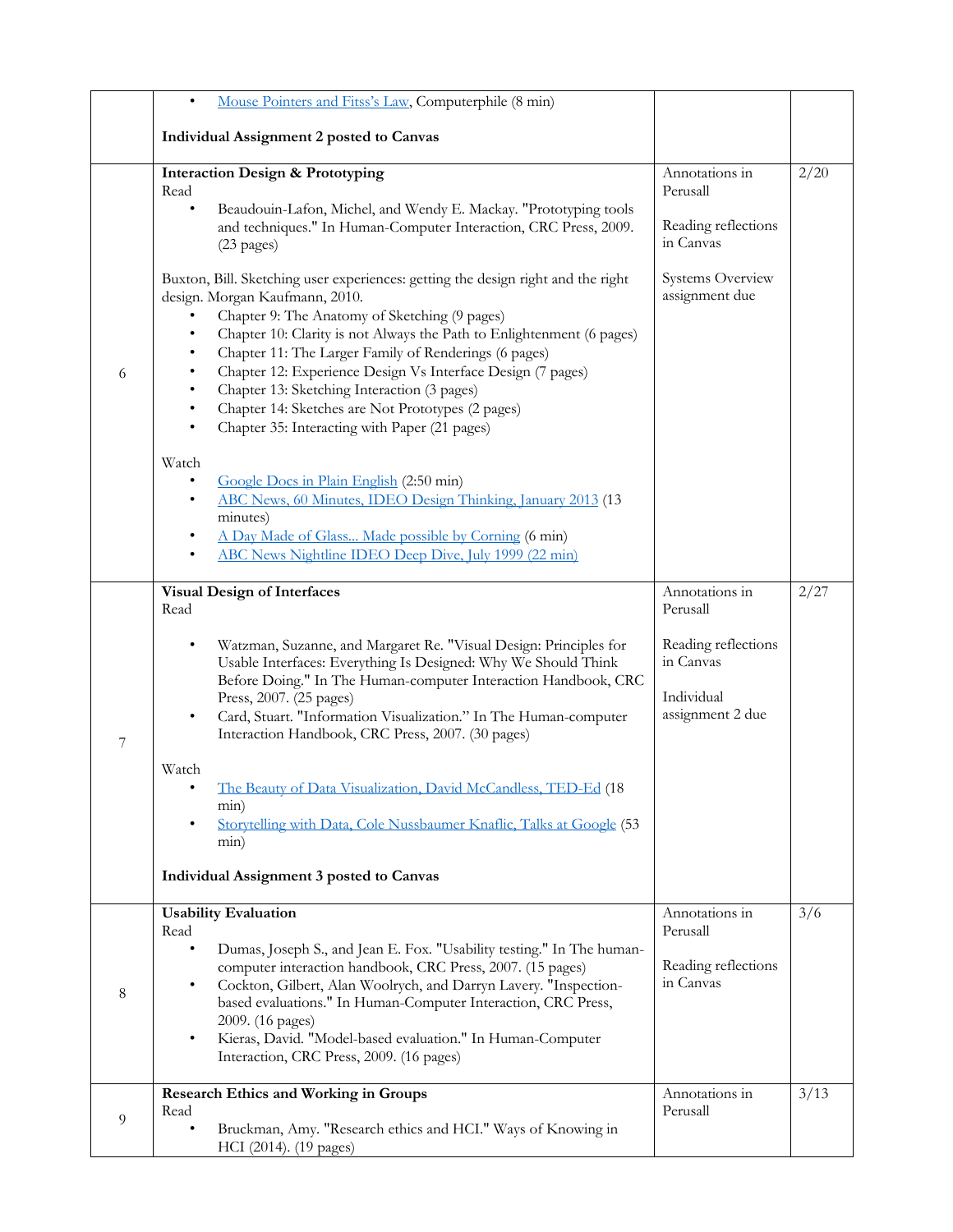|    | Tips for Working Successfully in a Group, Randy Pausch (1 page)<br>$\bullet$<br>The Discipline of Teams, by Jon R. Katzenbach and Douglas K. Smith<br>$\bullet$<br>$(22$ pages)<br>Watch<br>Ways of Working, Sue Siegel, GE, (5:50 min)<br>$\bullet$<br>Ways to Create Ecosystems, Sharon Vosmek, Astia, (5:43 min)<br>$\bullet$<br>Team Composition, Kathleen M. Eisenhardt, Stanford Technology<br>$\bullet$<br>Ventures Program (2:33 min)<br>Design leader John Maeda on how to foster creative collaboration on<br>$\bullet$<br>distributed teams (35 min)                                                                                                                                                                                                                                                                                                                                                                                                                                                                                                                                                                                                                                                                                       | Reading reflections<br>in Canvas<br>Individual<br>assignment 3 due                                                                |      |
|----|-------------------------------------------------------------------------------------------------------------------------------------------------------------------------------------------------------------------------------------------------------------------------------------------------------------------------------------------------------------------------------------------------------------------------------------------------------------------------------------------------------------------------------------------------------------------------------------------------------------------------------------------------------------------------------------------------------------------------------------------------------------------------------------------------------------------------------------------------------------------------------------------------------------------------------------------------------------------------------------------------------------------------------------------------------------------------------------------------------------------------------------------------------------------------------------------------------------------------------------------------------|-----------------------------------------------------------------------------------------------------------------------------------|------|
|    | Spring Break (Mar 14-18)                                                                                                                                                                                                                                                                                                                                                                                                                                                                                                                                                                                                                                                                                                                                                                                                                                                                                                                                                                                                                                                                                                                                                                                                                              |                                                                                                                                   |      |
| 10 | Design Values and Justice<br>Read<br>$\bullet$<br>Friedman, Batya, Peter H. Kahn, Alan Borning, and Alina Huldtgren.<br>"Value sensitive design and information systems." In Early<br>engagement and new technologies: Opening up the laboratory,<br>Springer, Dordrecht, 2013. (20 pages)<br>Chapter 1 from Costanza-Chock, Sasha. "Design justice: Community-<br>led practices to build the worlds we need." The MIT Press, 2020. (31<br>pages)<br>Parvin, Nassim. "Doing justice to stories: on ethics and politics of<br>digital storytelling." Engaging Science, Technology, and Society 4<br>(2018). (19 pages)<br>Listen<br>Invisible Women by 99% Invisible, Episode 363, 33 min<br><b>Start working on Group Project</b>                                                                                                                                                                                                                                                                                                                                                                                                                                                                                                                     | Annotations in<br>Perusall<br>Reading reflections<br>in Canvas<br>Finalize groups,<br>roles, and topic for<br>final group project | 3/27 |
| 11 | HCI for Development, & Social Good<br>Read<br>Dell, Nicola, and Neha Kumar. "The ins and outs of HCI for<br>development." In Proceedings of the 2016 CHI conference on human<br>factors in computing systems, 2016. (12 pages)<br>Toyoma, Kentaro. "Can Technology End Poverty?." Boston Review,<br>Nov 2010. (9 pages)<br>Hussain, Faheem, Abdullah Hasan Safir, Dina Sabie, Zulkarin<br>Jahangir, and Syed Ishtiaque Ahmed. "Infrastructuring hope:<br>Solidarity, leadership, negotiation, and ict among the rohingya refugees<br>in bangladesh." In Proceedings of the 2020 International Conference<br>on Information and Communication Technologies and Development,<br>2020. (12 pages)<br>Tachtler, Franziska, Reem Talhouk, Toni Michel, Petr Slovák, and<br>Geraldine Fitzpatrick. "Unaccompanied Migrant Youth and Mental<br>Health Technologies: A Social-Ecological Approach to Understanding<br>and Designing." In Proceedings of the 2021 CHI Conference on<br>Human Factors in Computing Systems, 2021. (19 pages)<br>Watch<br>One Laptop Per Child, Two Years On (16 min)<br>Ghana: Digital Dumping Ground (2010) Reported by Peter Klein,<br>$\bullet$<br>Produced by the Univ of British Columbia (available online on<br>pbs.org) | Annotations in<br>Perusall<br>Reading reflections<br>in Canvas<br>Complete need<br>finding for group<br>project.                  | 4/3  |
| 12 | Physical, Emotional & Spiritual Wellbeing<br>Read                                                                                                                                                                                                                                                                                                                                                                                                                                                                                                                                                                                                                                                                                                                                                                                                                                                                                                                                                                                                                                                                                                                                                                                                     | Annotations in<br>Perusall                                                                                                        | 4/10 |